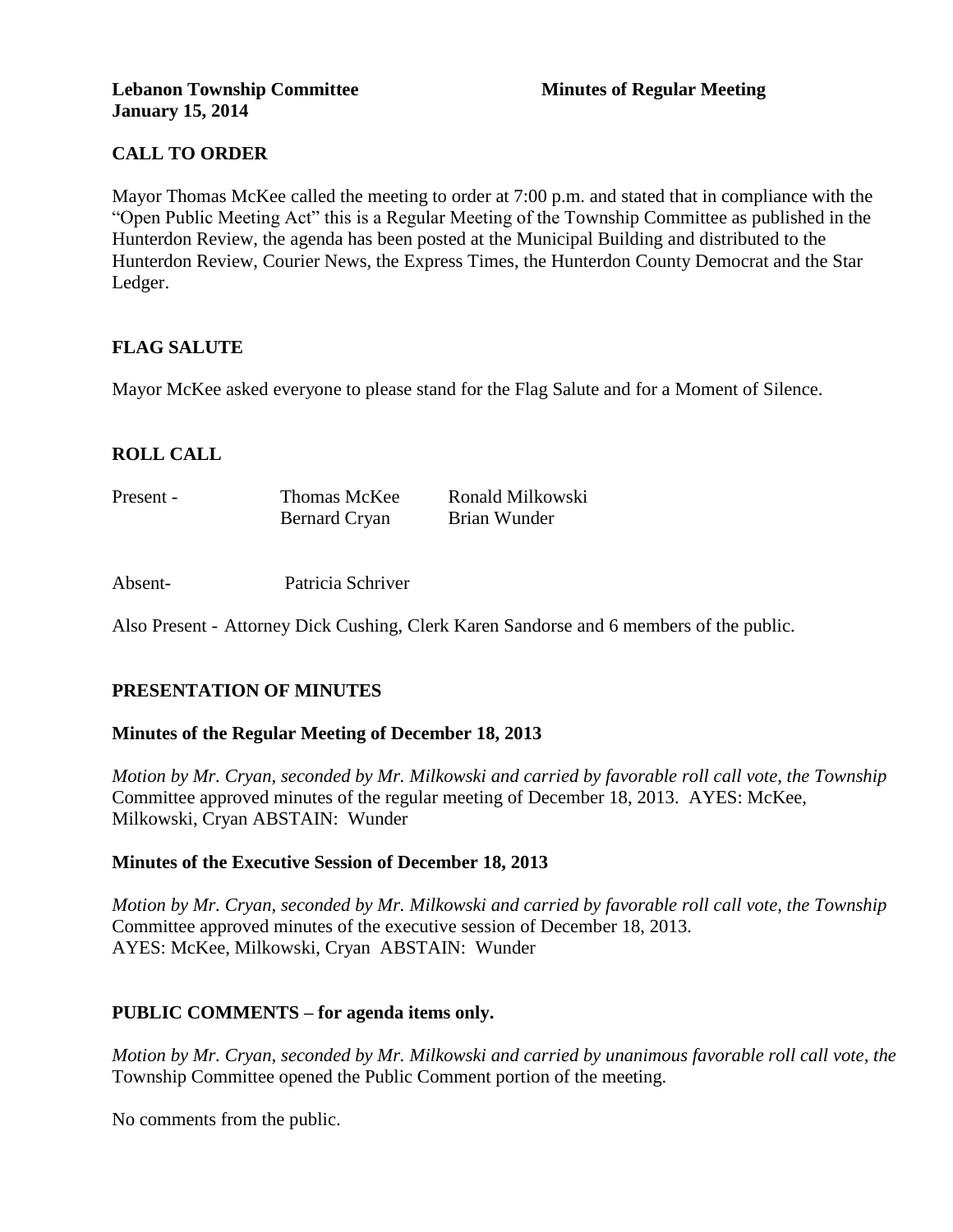LTCM 01/15/2014 Page 2 of 9

*Motion by Ms. Cryan, seconded by Mr. Wunder and carried by unanimous favorable roll call vote, the* Township Committee closed the Public Comment portion of the meeting.

### **RESOLUTION**

#### **Resolution No. 20-2014 – Refund for Overpayment of Taxes**

*Motion by Mr. Cryan, seconded by Mr. Wunder and carried by unanimous favorable roll call* vote, the Township Committee approved Resolution No. 20-2014 as written below.

### TOWNSHIP OF LEBANON COUNTY OF HUNTERDON STATE OF NEW JERSEY RESOLUTION NO. 20-2014 RESOLUTION AUTHORIZING THE AWARD OF A NON-FAIR AND OPEN CONTRACT FOR LEBANON TOWNSHIP

WHEREAS, the Lebanon Township Committee has a need to acquire professional services as outlined below as a non-fair and open contract pursuant to the provisions of N.J.S.A. 19:44A-20.4 or 20.5 as appropriate; and

WHEREAS, the Lebanon Township CFO has determined and certified in writing that the value of the acquisition will exceed \$17,500; and

WHEREAS, the anticipated term of this contract is 1 year and may be extended as approved by the Lebanon Township Committee; and

WHEREAS, the following agencies have completed and submitted a Business Entity Disclosure Certification which certified that they have not made any reportable contributions to a political or candidate committee in the Township of Lebanon in the previous one year, and that the contract will prohibit the agency from making any portable contribution through the term of the contract; and

WHEREAS, sufficient funds are available in the 2014 Temporary Budget and will be made available in the 2014 Municipal Budget for the Township of Lebanon as required in – N.J.A.C. 5:30-5.4.

NOW THEREFORE, BE IT RESOLVED that the Lebanon Township Committee of the Township of Lebanon, County of Hunterdon, State of New Jersey, as follows:

The Mayor and Municipal Clerk are hereby authorized and directed to executive contract with the following person for the year 2014:

1. Darren Vogel is hereby appointed as Environmental Engineer/Licensed Site Remediation Professional for the 2014 year.

BE IT FURTHER RESOLVED that the Business Disclosure Entity Certification and the Determination of Value be placed on file with this resolution; and

BE IT FURTHER RESOLVED that notice of this action shall be printed in the January 22, 2014 issue of the Hunterdon Review.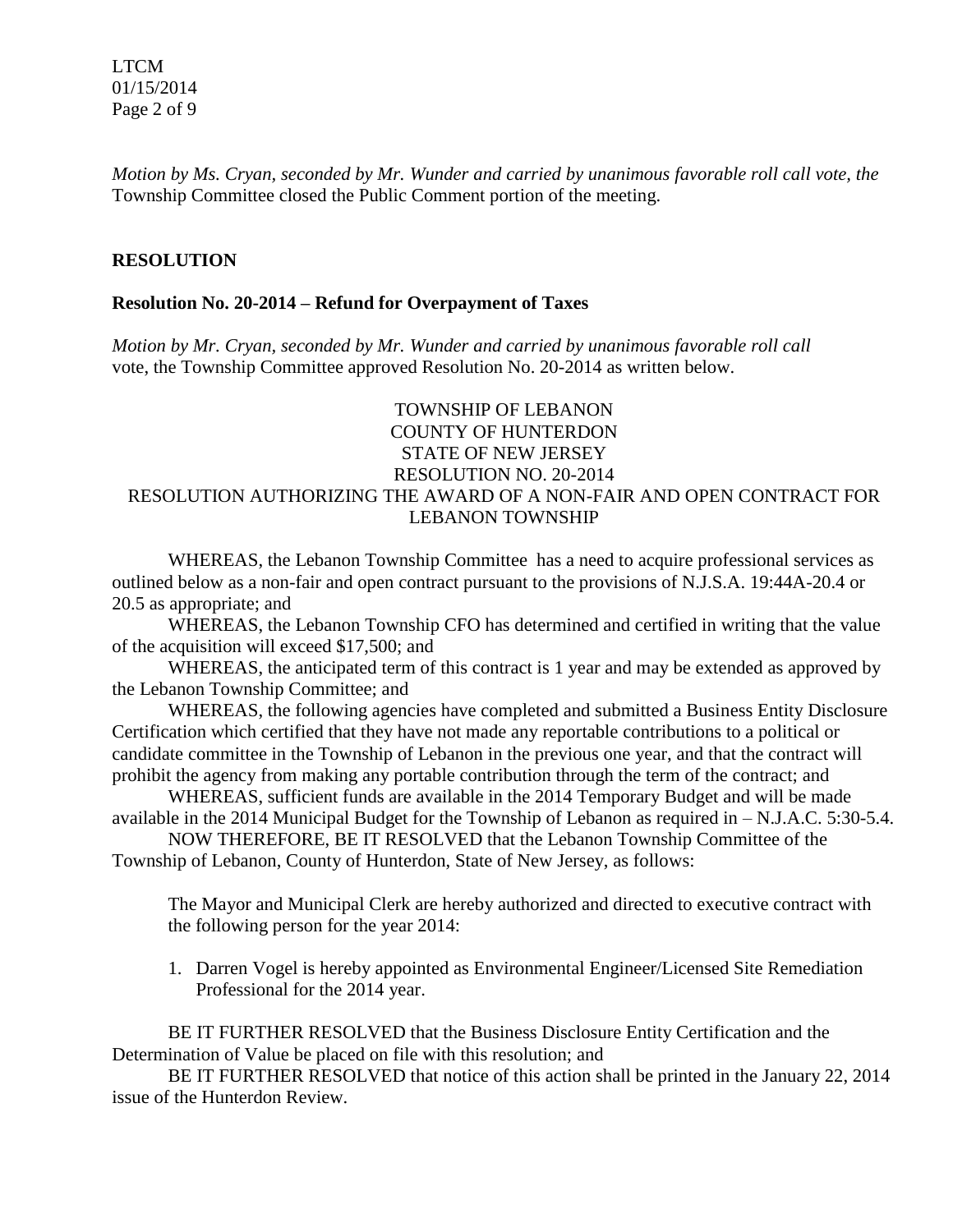# **OLD BUSINESS**

### **Office of Emergency Management – Ordinance**

Mr. Wunder stated that the Committee has a request from the OEM Coordinator for two volunteers to be appointed as Deputy OEM Coordinators. Mr. Wunder asked the Committee to authorize Attorney Cushing to draft an OEM Ordinance sanctioning the appointments of Deputy Coordinators.

*Motion by Mr. Wunder, seconded by Mr. Cryan and carried by unanimous favorable roll call vote, the*  Township Committee directed Attorney Cushing to draft an OEM Ordinance for the Committee's consideration.

### **Lease Agreement for Squad Building**

Mr. Milkowski asked what the status is of the Lease Agreement for the Squad building. Mr. Cryan stated that the Lease Agreement is 98% written; however, there is one item that needs to be discussed. Mr. Cryan, Ms. Schriver and Attorney Cushing need to meet to discuss the item and will hopefully do so prior to the next meeting.

#### **Committee Email Addresses**

Mr. Milkowski stated that a while back the Committee had discussed establishing Township Committee email accounts to avoid having to use their personal accounts. Mayor McKee stated that he agrees with Mr. Milkowski's suggestion. The Clerk will look into possible email account options.

#### **NEW BUSINESS**

#### **Junkyard License Renewal – A.S. Milkowski & Sons**

*Motion by Mr. Wunder, seconded by Mayor McKee and carried by favorable roll call vote, the* Township Committee approved a Junkyard License for – A.S. Milkowski & Sons. Ayes: McKee, Wunder, CryanAbstain: Milkowski

#### **Architect Keith Chambers Correspondence - DPW Garage Building Problems**

Mayor McKee stated that a letter was received from Architect Keith Chambers regarding issues with drainage in the mechanics bays. Mayor McKee read the letter aloud. Mr. Cryan stated that the drain is above the floor level and water runs away from the drain and into the break room. It also pools up under the tire machines and the oil separator. Mr. Cryan also noted that the drawings do call for the floor to be level. Mr. Cryan stated that given Keith Chambers explanation as to the purpose of the drain, unless there is someone there with a squeegee, transmission fluid, hydraulic fluid or coolant will run into the break room. Mr. Cryan stated that this is an issue that needs to be looked into. The floor is also starting to settle in some areas, significantly, and cracks are beginning to develop along the base of the walls and the doorways. Mr. Cryan noted that in addition one doorway has a significant drop in elevation. Mr.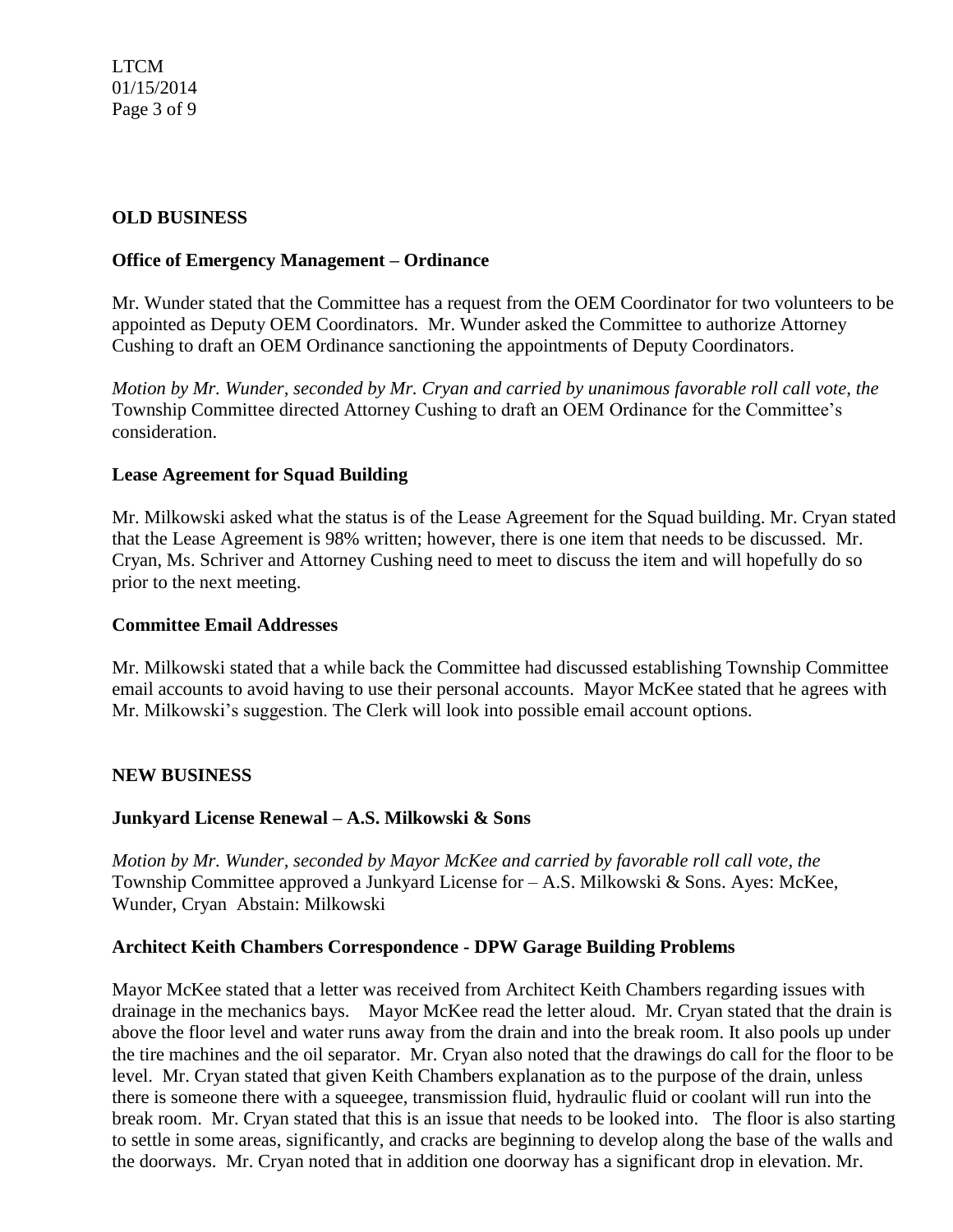# LTCM 01/15/2014 Page 4 of 9

Cryan stated that based on what he saw he feels that the Architect's thoughts, that the floor and drain are the way they are supposed to be, are difficult to accept. Mr. Cryan feels that it is an unsafe situation and the Committee needs to address it. Mr. Cryan is looking for input from another engineer, for possible solutions, as this will be a constant problem if not corrected. Mayor McKee stated that he spoke to the DPW Manager and discussed having the Township Engineer conduct an evaluation of the floor. Mr. Wunder recommended having an experienced mason look at the building. Mayor McKee suggested waiting to see what the comments are of the Township Engineer. Mr. Milkowski stated that the issue of the floor not being level was brought to the attention of the builder and the architect long before the building was built. Mr. Milkowski was advised, at that time, that they would be addressing the issue and correcting it. The settling was brought to their attention also and the thought was that it was possibly shrinkage cracks and that there will be no more settling. Mr. Milkowski stated that when the building was being constructed the Township did have a Clerk of the Works to oversee the project. The Clerk of the Works was one of the architect's employees.

# **Proposals - Animal Control Officer**

Mayor McKee stated that the Committee has proposals from Kim Bennett Animal Control Services and Animal Control Solutions LLC. for consideration. Mr. Milkowski stated that the Kim Bennett spoke with the Deputy Clerk and the Clerk. The facility they use for holding the animals, Common Sense for Animals, is a no kill facility. The price quoted is \$200 per month with a \$500 retainer fee. If an animal is picked up the cost is \$150. Boarding costs are \$20 per day for seven days. On the eighth day the animal becomes available for adoption with a \$20 adoption fee. Mr. Milkowski stated that even in a worst case scenario, Kim Bennett's proposal will be a savings to the Township, however; the most important factor to him is that it is a no kill shelter. The proposal from Animal Control Solutions was considerably more annually.

*Motion by Mr. Milkowski, seconded by Mr. Cryan and carried by unanimous favorable roll call vote, the* Township Committee approved entering into an agreement with Kim Bennett Animal Control Services for the 2014 year as outlined in the Animal Control Services Contract.

# **Mike Stoller - EMEX Power Savings, Simplified**

Mayor McKee stated that he spoke to Mike Stoller of EMEX Power Savings who helps municipalities save on energy costs. The company will come into the Township to analyze the electric consumption and the electric costs for the municipal facilities. The company works with the community, at no charge, to analyze the current electric situation. The company will then conduct a reverse bid which can be watched live. The bidders do not know who else is bidding and there is no obligation to the Township. The Township can then purchase an energy allotment at a reduced rate. Some towns have seen 30% savings. Mayor McKee stated that the bid price will be good for two years. Mr. Cryan stated that he saw the presentation for a reverse bid and felt that it was very impressive. Mr. Cryan suggested inviting Mr. Stoller to a meeting to answer any questions directly. Mayor McKee will invite Mr. Stoller to come to a meeting.

# **DPW Manager – Municipal Office Boiler Replacement**

DPW Manager Warren Gabriel sent a letter to the Committee stating that the boiler that supplies heat and hot water to the police station, Committee meeting room and the offices near the meeting room is leaking beyond repair. Due to the cold temperatures the boiler has cracked and is leaking into the basement. Schiable's Pumping cleaned all of the furnaces and checked the leak. The boiler had a ten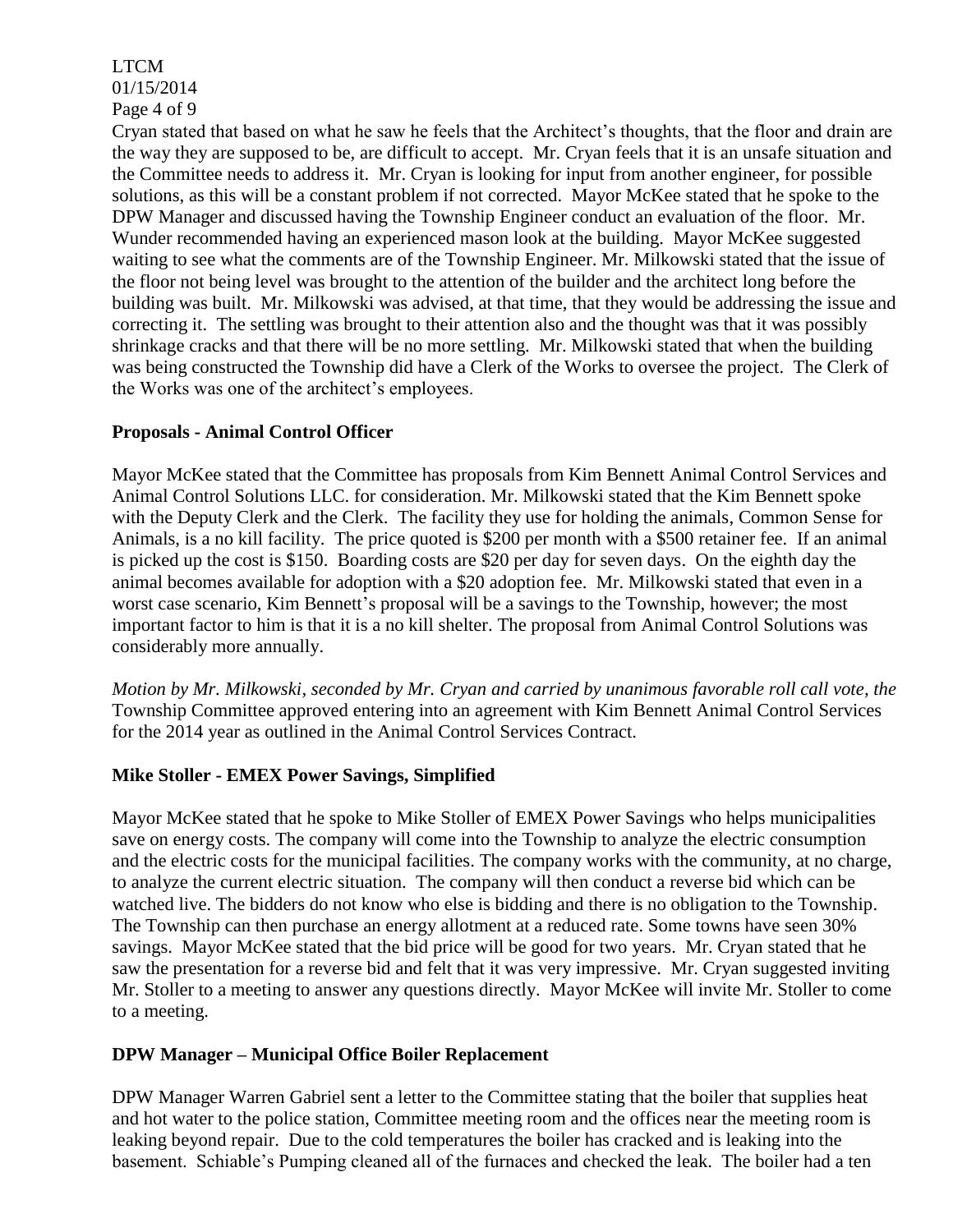LTCM 01/15/2014 Page 5 of 9

year warrantee and is not covered at this time. Mr. Gabriel contacted four companies for quotes but only received two; Schiable's Plumbing at \$16,885.00 and Cooper's Heating at \$10,800.00. Mr. Gabriel spoke to the CFO and was advised that the Township can move forward with the purchase because the boiler is failing and quote is below the bid threshold. Mr. Gabriel recommended moving forward and awarding the quote to Cooper's Hearting.

*Motion by Mr. Cryan, seconded by Mr. Wunder and carried by unanimous favorable roll call vote, the* Township Committee awarded a quote to Cooper Heating for the boiler replacement at a cost of \$10,800.00.

# **PRESENTATION OF VOUCHERS**

Committee Members provided a description of vouchers exceeding \$1000.00.

Mayor McKee stated that he has an invoice from the Badge Company of NJ for mini badges that Mr. Morrison had ordered with the Mayor's consent. The cost for the badges is \$40 a piece with the total bill being \$240.00. Mayor McKee stated that the Chief of Police informed him that if someone impersonates the title on the badge they can be held as a disorderly person. Mr. Cryan stated that he has an issue as the titles on the badges are incorrect plus the badges were purchased for past Committee members. Discussion was held on paying the bill. Mr. Milkowski stated that he would rather not pay the bill but since it was ordered by Township personnel, it has to be paid. Mayor McKee stated that he would be giving the badges to the Clerk to hold under lock and key. The Committee made a frivolous purchase but if the Committee agrees to pay the bill, they will move forward. Mr. Cryan stated that the company knew no different, as a representative from the Committee ordered the badges and committed to paying for them, so it is not fair to not pay for them. Mayor McKee stated that the Township will pay for the badges but the badges will not be distributed.

*Motion by Mr. Wunder, seconded by Mr. Cryan and carried by unanimous favorable roll call vote, the* Township Committee approved the January 15, 2014 bill list in amount of \$63,307.30.

Mr. Wunder stated that he believes that the Committee had approved ID cards for the Township Committee when he was serving as the Mayor. They were to be provided by the Police Department but there was an issue with the ID Card machine.

# **School Resource Officer**

Mayor McKee received a letter from Dr. Charles Shadow, Superintendent of the North Hunterdon-Voorhees High School District, regarding Voorhees High School not having a School Resource Officer. North Hunterdon High School has a Resource Officer who is employed by the Clinton Township Police Department. He also services the Clinton Township Schools. Dr. Shadow proposed a meeting with himself and members of the Lebanon Township Board of Education to investigate the possibility and the true need for a Resource Officer to service the schools. Mr. Wunder asked if the part time officer could be utilized. Mayor McKee will speak to the Police Chief on the matter.

# **CORRESPONDENCE**

a. Tax Collector's Report for the Month of December 2013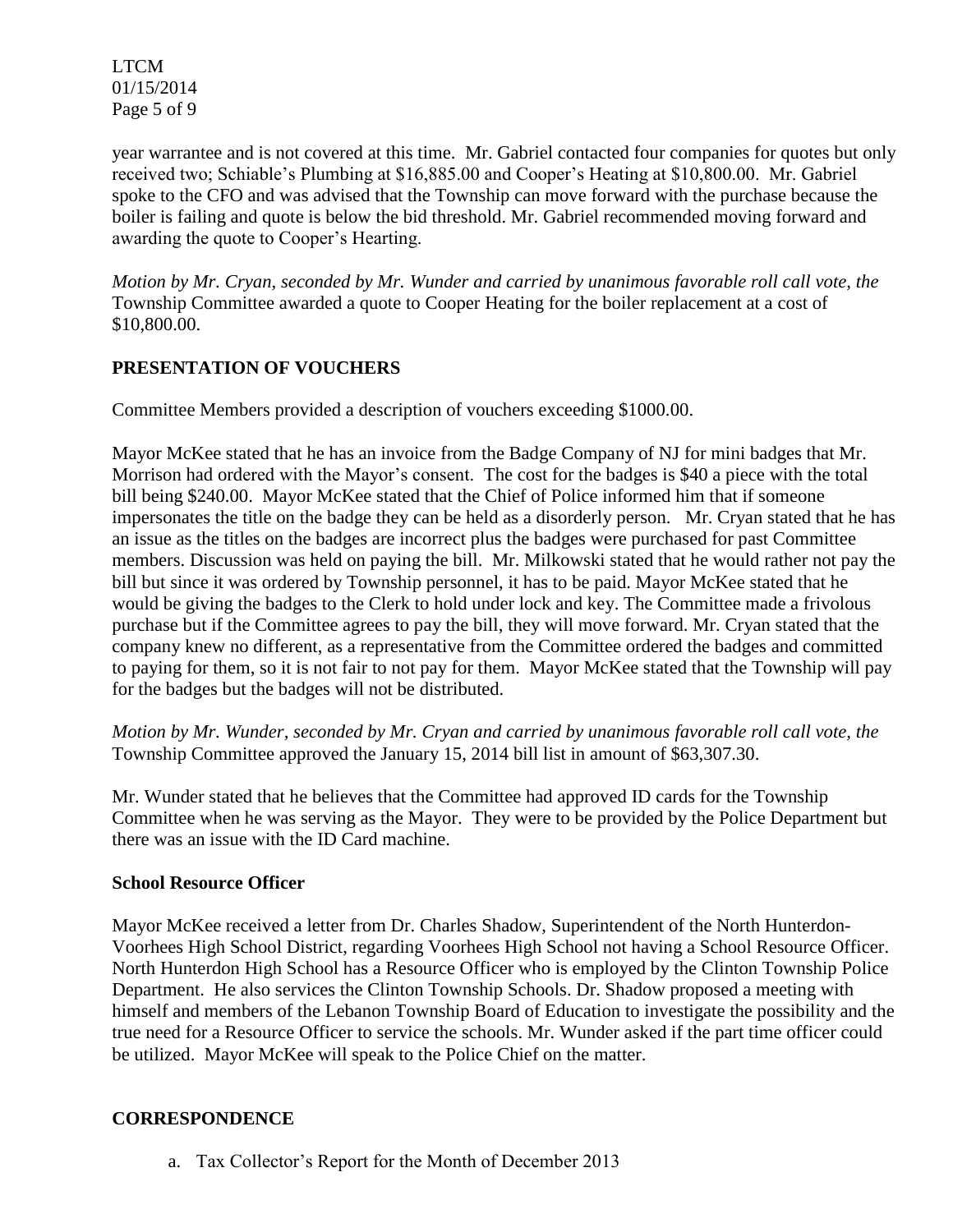- b. Joint Meeting Jan 21, 2014 Township Committee/Planning Board/Environmental Comm. Power Point Presentation on the Quarry
- c. North Hunterdon-Voorhees High School –Dr. Charles Shadow Resource Officer
- d. NJDEP Shade Tree Commission Grant –Mayor will give correspondence to the LTEOS.
- e. Washington Township Letter of Gratitude for Fire Dept. Support During a Fire

# **PUBLIC COMMENTS**

*Motion by Mr. Wunder, seconded by Mr. Cryan, and carried by unanimous favorable roll call vote, the* Township Committee opened the Public Comment portion of the meeting at 7:47 p.m.

Mr. Anthony Casale asked for the details of Quest Environmental proposal. Mr. Casale stated that he thought that there was no further remedial action needed at Fire Station No. 1. The Committee discussed the status of the remediation with Mr. Casale

Mr. Casale stated that he feels that Township Committee email addresses are a good thing to have. However, he is concerned with the Municipal Clerk collecting all emails as he feels that there should be some level of confidentiality when someone writes to a Committee person. Attorney Cushing suggested that if someone does not want another individual to see a particular email they should make a phone call instead, as Committee emails are subject to OPRA.

Mr. Casale stated that he understands that the DPW building was designed to be a certain way and noted that there should have been controlled inspections. He asked if there is someone qualified to read the notes that are written in the drawings. Mr. Casale suggested having someone read the notes in the drawings to see if the floor was installed as designed.

Mr. Casale asked for clarification on the cost to the Township, for the sheltering of animals, as outlined in the ACO agreement.

Mr. Casale stated that he likes that the Township is looking into working with EMEX for power savings. Mr. Casale asked how this is different from previous suggestions made by residents or other individuals in researching other options. Mr. Cryan stated that in this situation multiple carriers will be bidding against each other for cost savings. Attorney Cushing explained that in the past there was the question of whether the Township had to go out to bid for the service. The procedure was changed and now the Township can enter into an agreement with a vendor who handles the bidding for the Township.

Mr. Casale stated that he has an Energy Kinetics boiler and it is the best boiler he has ever had. Mr. Casale suggested obtaining a maintenance contract or possibly an extended contract for the boiler.

Mr. Casale stated that he liked that the Mayor read all of the correspondence.

Mr. Casale asked what the status is of the cell tower lease. Mr. Cushing stated that there are no change there has been nothing done. Mr. Casale stated that the Township needs to ask for their rent. Discussion was held. Attorney Cushing is to send a letter to Nextel requesting payment.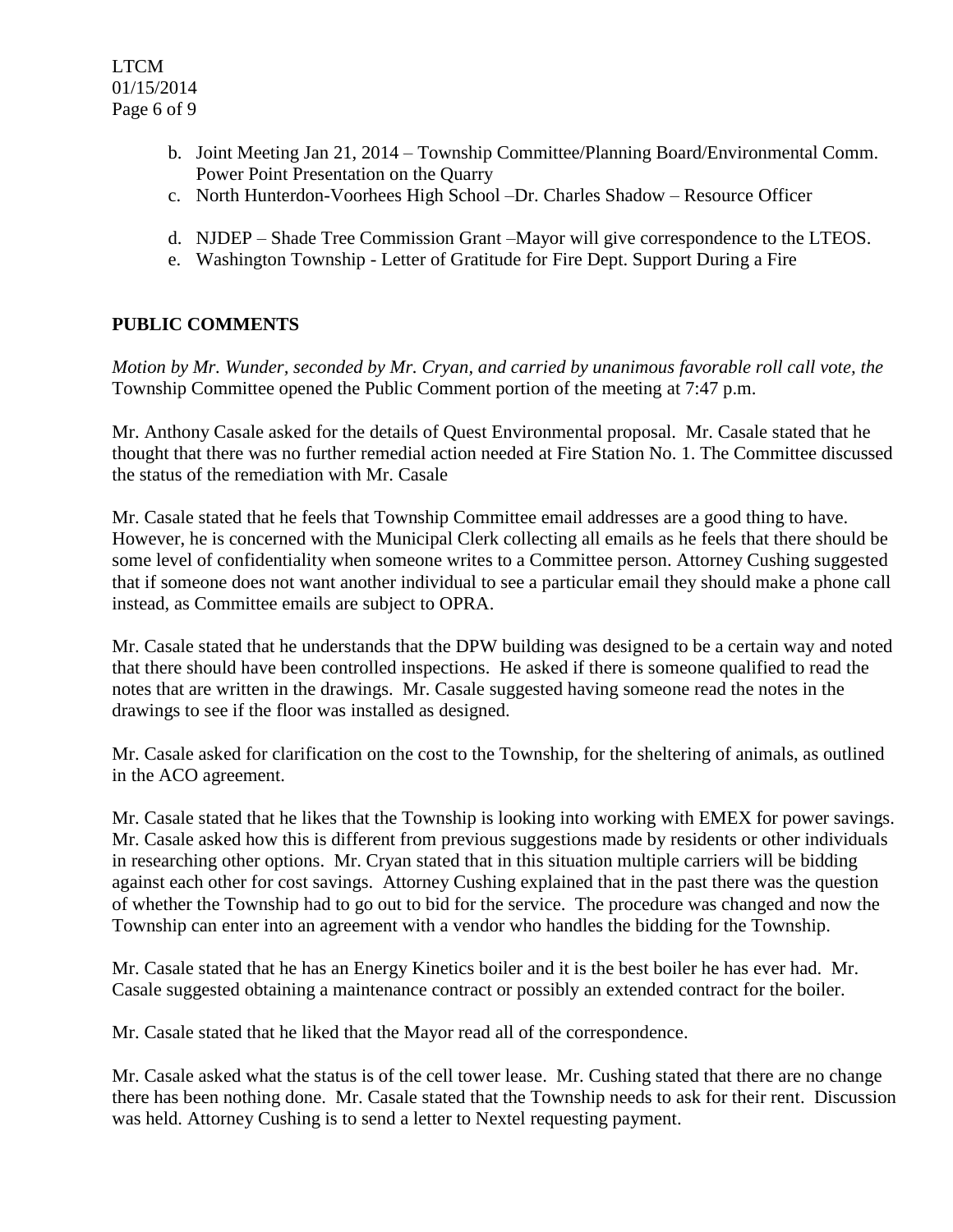LTCM 01/15/2014 Page 7 of 9

Mr. Victor Hoffman asked how far the pitch is off on the garage floor and what is allowable. Mayor McKee stated that he asked the DPW Manager to look at the plans to see how the floor was designed. The Township Engineer will be looking into the situation also. Mr. Milkowski stated that the elevations on the plans are going to be off as someone had changed the elevation of the floor. There is a note written on the print, which Mr. Milkowski believes states; "12 inch to all elevations". Mr. Milkowski stated that if you were to look at a print, that actually shows the elevation of the floor, it will show a12 inch difference. Mr. Milkowski noted that it should have been throughout the building. Mr. Milkowski stated that he had questioned who approved the alteration but no one seemed to know why they lowered the floor by 12 inches. Mr. Milkowski stated that he questioned the second builder on it and was told that it was noted on the plans but no one seems to know who authorized it. Mr. Hoffman asked if there is a guarantee for the workmanship and said that the amount of settling, that is acceptable, needs to be determined.

Mr. Hoffman asked if the Squad building is going to be taken over by the Fire Department and questioned if the name of the building is going to be changed. He feels that the Township Committee should make any name change as it is a Township building.

Mr. Hoffman asked when the open house will be for the DPW building. Mr. Cryan stated that once the weather is nicer and people can walk around the site.

Mr. Hoffman asked what a resource officer's responsibilities are. Mr. Hoffman stated that the wonders if the need for a resource officer is due to an overreaction from shootings at other schools. Mayor McKee stated that this matter came down from the Hunterdon County Prosecutor to the Superintendent. It may be that it is a reaction but the Committee will follow up on it.

*Motion by Mr. Wunder, seconded by Mr. Cryan and carried by unanimous favorable roll call vote, the* Township Committee closed the public comment portion of the meeting at 8:10 p.m.

# **Resolution No. 21-2014 –Executive Session**

*Motion by Mr. Milkowski, seconded by Mr. Wunder and carried by unanimous favorable roll call vote,* the Township Committee approved Resolution No. -2014 and convened in executive session at 9:22 p.m.

### TOWNSHIP OF LEBANON COUNTY OF HUNTERDON STATE OF NEW JERSEY RESOLUTION NO. 21-2014 RESOLUTION AUTHORIZING EXECUTIVE SESSION

WHEREAS, the Open Public Meetings Act; *N.J.S.A.* 10:4-6 *et seq*., declares it to be the public policy of the State to insure the right of citizens to have adequate advance notice of and the right to attend meetings of public bodies at which business affecting the public is discussed or acted upon; and

WHEREAS, the Open Public Meetings Act also recognizes exceptions to the right of the public to attend portions of such meetings; and

 WHEREAS, the Mayor and Committee find it necessary to conduct an executive session closed to the public as permitted by the *N.J.S.A*. 40:4-12; and

 WHEREAS, the Mayor and Committee will reconvene in public session at the conclusion of the executive session;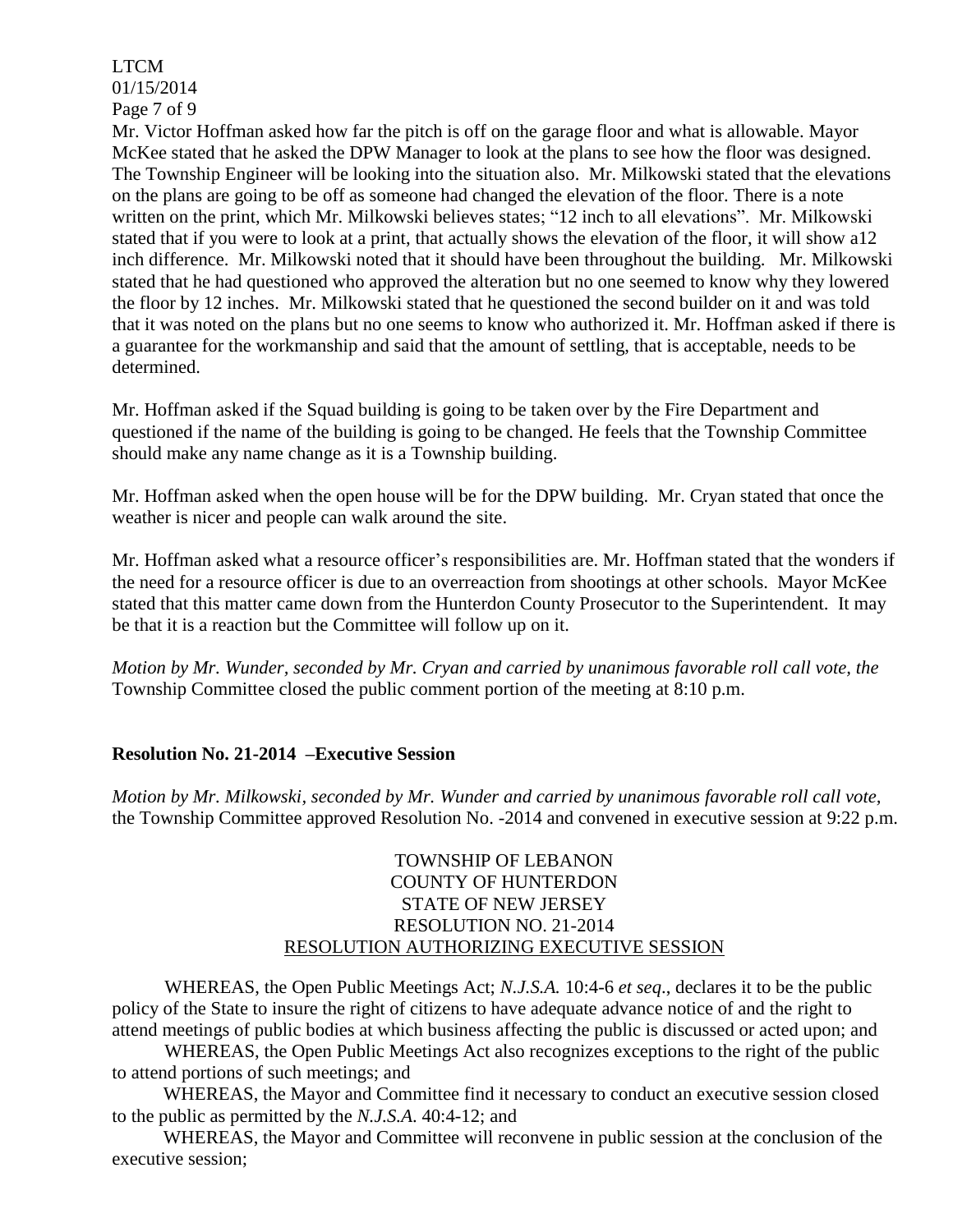LTCM 01/15/2014

Page 8 of 9

 NOW, THEREFORE, BE IT RESOLVED by the Mayor and Committee of the Township of Lebanon, County of Hunterdon, State of New Jersey that they will conduct an executive session to discuss the following topic(s) as permitted by *N.J.S.A*. 40:4-12:

A matter which Federal Law, State Statute or Rule of Court requires be kept confidential or excluded from discussion in public (Provision relied upon:

\_\_\_\_\_\_\_\_\_\_\_\_\_\_\_\_\_\_\_\_\_\_\_\_\_\_\_\_\_\_\_\_\_\_\_\_\_\_\_\_\_\_\_\_\_\_\_\_\_\_\_\_\_); A matter where the release of information would impair a right to receive funds from the federal government;

A matter whose disclosure would constitute an unwarranted invasion of individual privacy;

X A collective bargaining agreement, or the terms and conditions thereof (Specify contract:

\_\_\_\_\_\_\_\_\_\_\_\_\_\_\_\_\_\_\_\_\_\_\_\_\_\_\_\_\_\_\_\_\_\_\_\_\_\_\_\_\_\_\_);

 X A matter involving the purpose, lease or acquisition of real property with public funds, the setting of bank rates or investment of public funds where it could adversely affect the public interest if discussion of such matters were disclosed; Real Estate Acquisitions

Tactics and techniques utilized in protecting the safety and property of the public provided that their disclosure could impair such protection;

\_\_\_\_\_\_Investigations of violations or possible violations of the law;

 X Pending or anticipated litigation or contract negotiation in which the public body is or may become a party; (The general nature of the litigation or contract negotiations is**:**

Professional Service Contracts\_\_\_\_\_\_. The public disclosure of such information at this time would have a potentially negative impact on the municipality's position in the litigation or negotiation; therefore this information will be withheld until such time as the matter is concluded or the potential for negative impact no longer exists.

 Matters falling within the attorney-client privilege, to the extent that confidentiality is required in order for the attorney to exercise his or her ethical duties as a lawyer; (The general nature of the matter is:

OR the public disclosure of such information at this time would have a potentially negative impact on the municipality's position with respect to the matter being discussed; therefore this information will be withheld until such time as the matter is concluded or the potential for negative impact no longer exists.*)*;

 X Matters involving the employment, appointment, termination of employment, terms and conditions of employment, evaluation of the performance, promotion or disciplining of any specific prospective or current public officer or employee of the public body, where all individual employees or appointees whose rights could be adversely affected have not requested in writing that the matter(s) be discussed at a public meeting; (The employee(s) and/or general nature of discussion is: Union Contract the public disclosure of such information at this time would violate the employee(s) privacy rights; therefore this information will be withheld until such time as the matter is concluded or the threat to privacy rights no longer exists.;

Deliberation occurring after a public hearing that may result in the imposition of a specific civil penalty or loss of a license or permit;

BE IT FURTHER RESOLVED that the Mayor and Committee hereby declare that their discussion of the subject(s) identified above may be made public at a time when the Township Attorney advises them that the disclosure of the discussion will not detrimentally affect any right, interest or duty of the Township or any other entity with respect to said discussion.

BE IT FURTHER RESOLVED that the Mayor and Committee, for the reasons set forth above, hereby declare that the public is excluded from the portion of the meeting during which the above discussion shall take place.

#### **ADJOURNMENT**